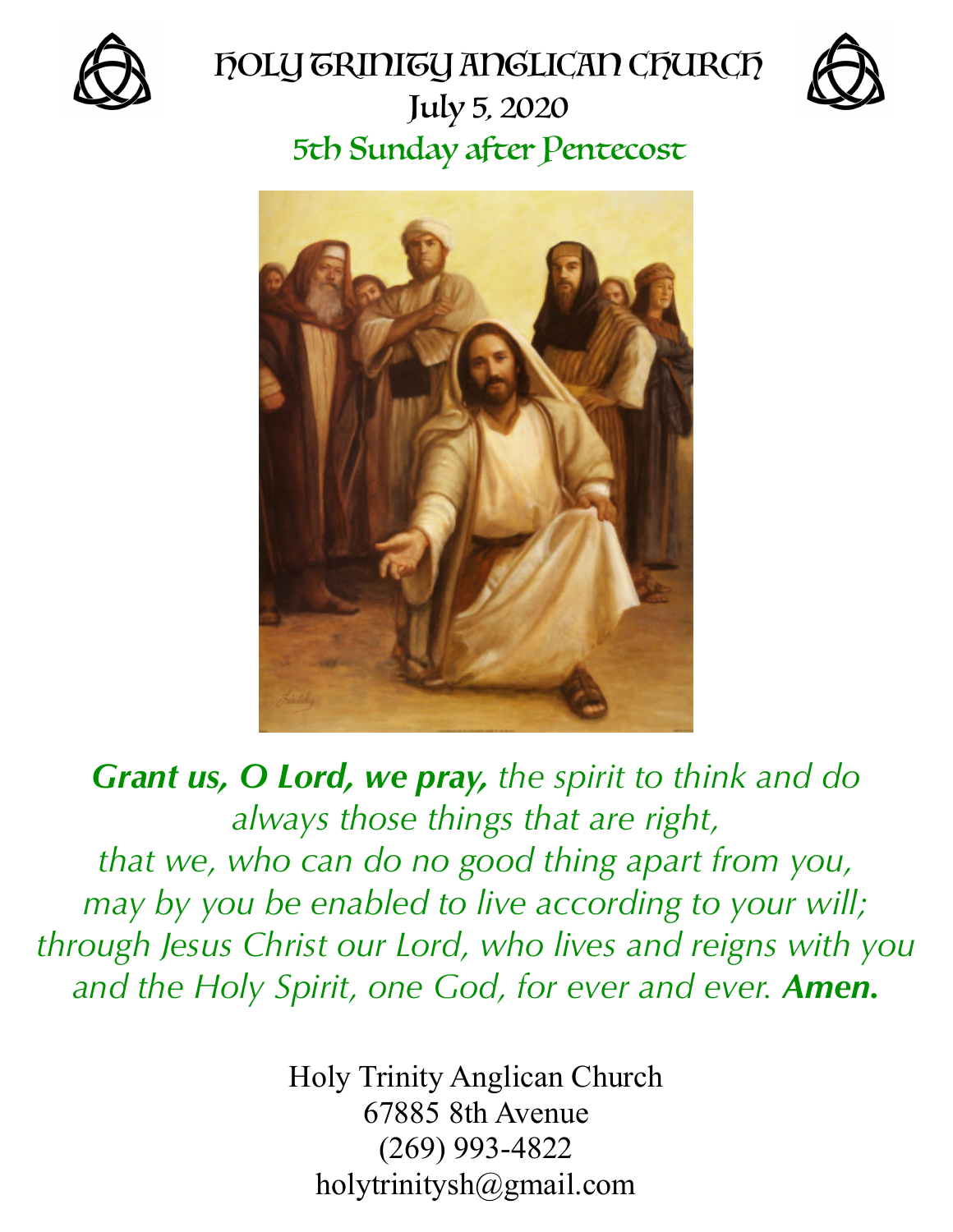### ORDER OF THE SERVICE

### Call to Worship Outside What a Friend We Have in Jesus Great is Thy Faithfulness

#### Service Begins Inside

Opening Prayer Old Testament Lesson Zechariah 9:9-12 Psalm 145:1-21 New Testament Lesson Romans 7:21-8:6 Gospel Matthew 11:25-30

The Sermon Fr. Rob Cornelison

 Nicene Creed Prayers of the People Confession and Absolution The Peace & Announcements The Great Thanksgiving Sanctus The Lord's Prayer The Breaking of the Bread *All baptized Christians are welcome to take communion*  Prayer of Thanksgiving Blessing

> If you are in need of prayer or know someone in need, you may go to the side altar for prayer with Fr. Branden after you have received communion.

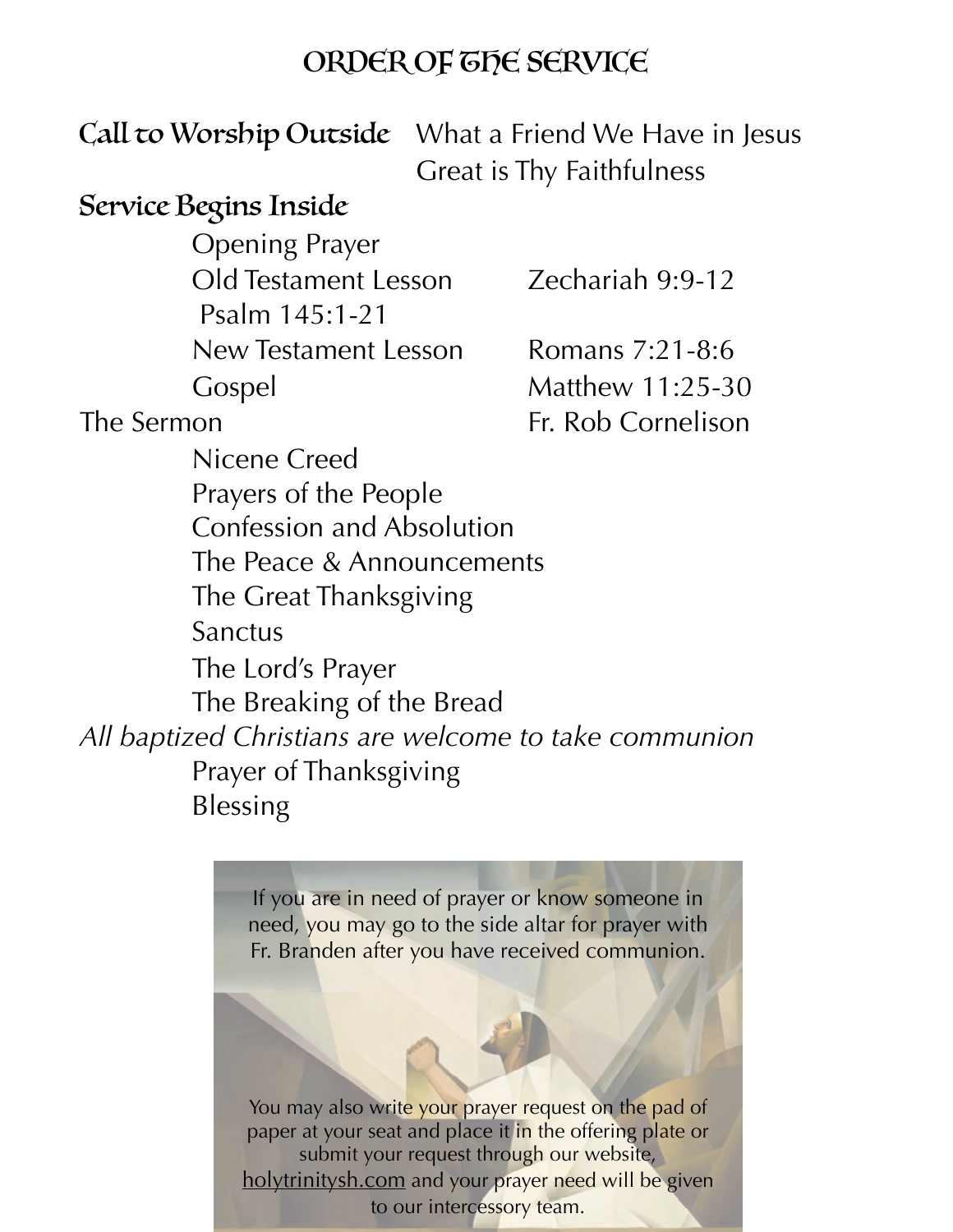

## Devotion Preparation for July 12

Isaiah 55 Psalm 65 Romans 8:7-17 Matthew 13:1-9, 18-23

# Collect for July 12

*Let your merciful ears, O Lord, be open to the prayers of your humble servants; and, that we may receive what we ask, teach us by your Holy Spirit to ask only those things that are pleasing to you; through Jesus Christ our Lord, who with you and the same Spirit lives and reigns for ever and ever. Amen.* 



### Servant *(Dinistry* **Goday**

Greeter: Walt Sicard Reader: Carol Bailey Intercessor: Kathy Sicard Side Altar: Fr. Branden Grimm Altar Guild: Kim Maxwell

### Next Week

Greeter: Helga Costello Reader: Helga Costello Intercessor: Todd Brugh Side Altar: Fr. Branden Grimm Altar Guild: Kim Maxwell